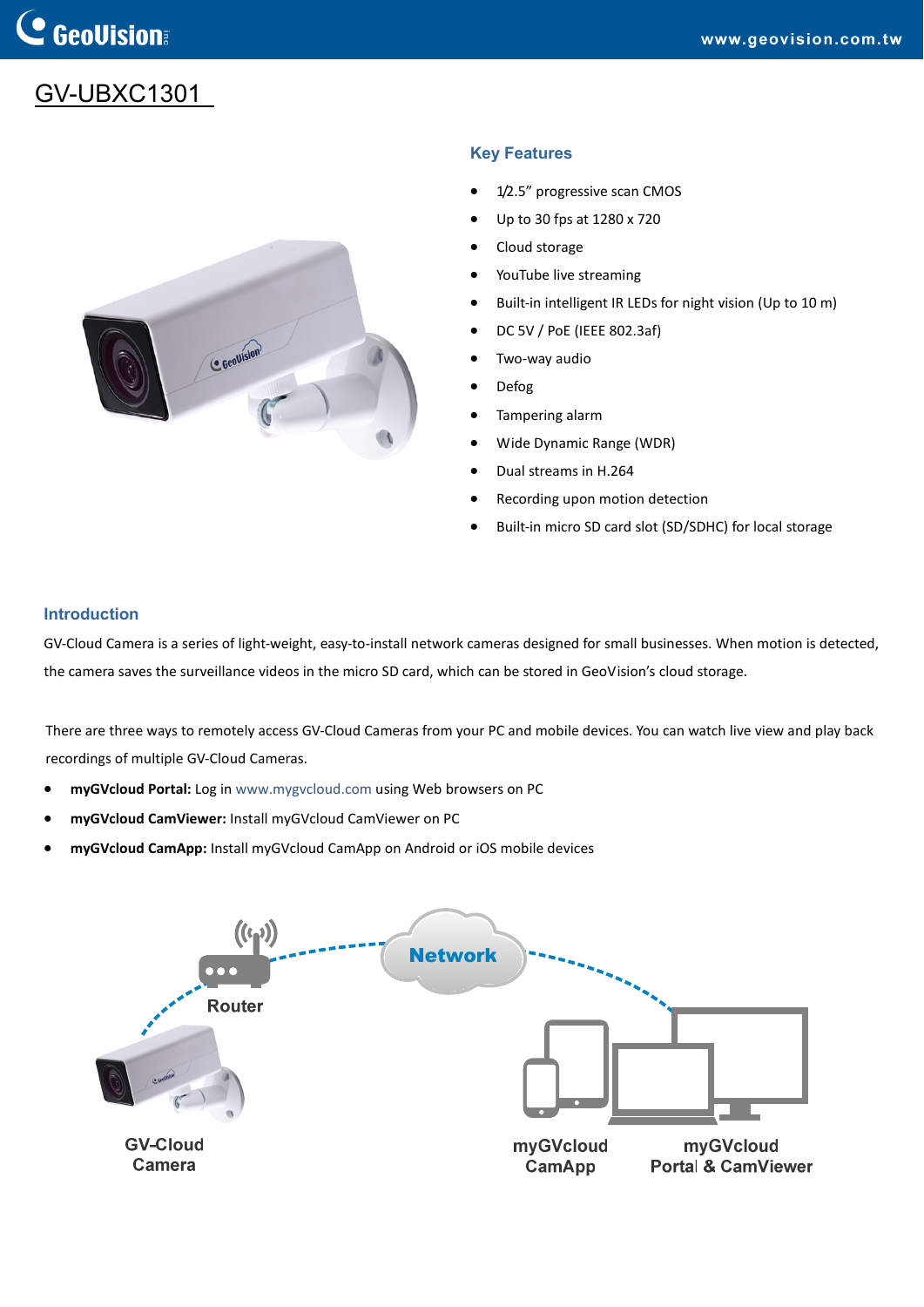## **Overview**



## **Specifications**

| Camera                          |                      |                                                   |                                                                                                                    |
|---------------------------------|----------------------|---------------------------------------------------|--------------------------------------------------------------------------------------------------------------------|
| <b>Image Sensor</b>             |                      |                                                   | 1/2.5" progressive scan CMOS                                                                                       |
| <b>Picture Elements</b>         |                      |                                                   | 1280 (H) x 720 (V)                                                                                                 |
|                                 |                      | Color                                             | 0.15 Lux                                                                                                           |
| <b>Minimum Illumination</b>     |                      | B/W                                               | 0.10 Lux                                                                                                           |
|                                 |                      | IR On                                             | 0 Lux                                                                                                              |
| Gain Control                    |                      |                                                   | Automatic                                                                                                          |
| S/N Ratio                       |                      |                                                   | 50 db                                                                                                              |
| <b>WDR</b>                      |                      |                                                   | Yes                                                                                                                |
| <b>Dynamic Range</b>            |                      |                                                   | Up to 70 dB                                                                                                        |
| Shutter Speed                   |                      |                                                   | Automatic, Manual (1/5, 1/15, 1/30, 1/60)                                                                          |
| <b>White Balance</b>            |                      |                                                   | Automatic, Manual (2800K ~ 8500K)                                                                                  |
| <b>Optics Lens</b>              |                      |                                                   |                                                                                                                    |
| Megapixel                       |                      |                                                   | Yes                                                                                                                |
| Day / Night Function            |                      |                                                   | Yes (with removable IR-cut filter)                                                                                 |
| Lens Type                       |                      |                                                   | Fixed                                                                                                              |
| Focal Length                    |                      |                                                   | $2.8$ mm                                                                                                           |
| Maximum Aperture                |                      |                                                   | F/2.0                                                                                                              |
| <b>Mount</b>                    |                      |                                                   | M12                                                                                                                |
| <b>Horizontal FOV</b>           |                      |                                                   | $69^\circ$                                                                                                         |
| Image Format                    |                      |                                                   | 1/3''                                                                                                              |
| Operation (Focus / Zoom / Iris) |                      |                                                   | Fixed                                                                                                              |
| IR LED Quantity                 |                      |                                                   | 4 IR LEDS                                                                                                          |
| Max. IR Distance                |                      |                                                   | 10 m (32.81 ft)                                                                                                    |
| <b>Operation</b>                |                      |                                                   |                                                                                                                    |
| Video Compression               |                      |                                                   | H.264                                                                                                              |
| <b>Video Streaming</b>          |                      |                                                   | Dual streams from H.264                                                                                            |
| <b>Frame Rate</b>               |                      |                                                   | 30 fps at 1280 x 720                                                                                               |
| <b>Image Setting</b>            | myGVcloud Portal     |                                                   | Sharpness, D/N Sensitivity, White Balance, Flicker-less, Image Orientation, Shutter Speed, Wide                    |
|                                 |                      |                                                   | Dynamic Range (WDR), Defog                                                                                         |
|                                 | Camera Web Interface |                                                   | D/N Sensitivity, Backlight Compensation                                                                            |
| Audio Support                   |                      |                                                   | Two-way Audio                                                                                                      |
| <b>Audio Compression</b>        |                      |                                                   | AAC (16 kHz / 16 bit)                                                                                              |
| <b>Network</b>                  |                      |                                                   |                                                                                                                    |
| Interface                       |                      |                                                   | 10/100 Ethernet                                                                                                    |
| Protocol                        |                      |                                                   | HTTP, HTTPS, TCP, UDP, DHCP, NTP, UPnP                                                                             |
|                                 |                      |                                                   | Note: The signal range and data throughput may vary depending on the network conditions and environmental factors. |
| <b>Mechanical</b>               |                      |                                                   |                                                                                                                    |
| <b>Temperature Detector</b>     |                      |                                                   | Yes                                                                                                                |
|                                 | Power                |                                                   | 2-pin terminal block, PoE                                                                                          |
|                                 |                      | Ethernet                                          | Ethernet (10/100 Base-T), RJ-45 Connector                                                                          |
| Connectors                      |                      | Audio                                             | 1 In (Built-in Microphone)                                                                                         |
|                                 |                      |                                                   | 1 Out (Stereo phone jack, 3.5 mm / 0.14")                                                                          |
|                                 |                      | Local Storage                                     | Micro SD card slot (SD / SDHC, SD version 2.0 only, Class 10)                                                      |
| <b>LED Indications</b>          |                      |                                                   | 2 LEDs: Power / Status                                                                                             |
|                                 |                      | Note: SXHC and USH1 card types are not supported. |                                                                                                                    |